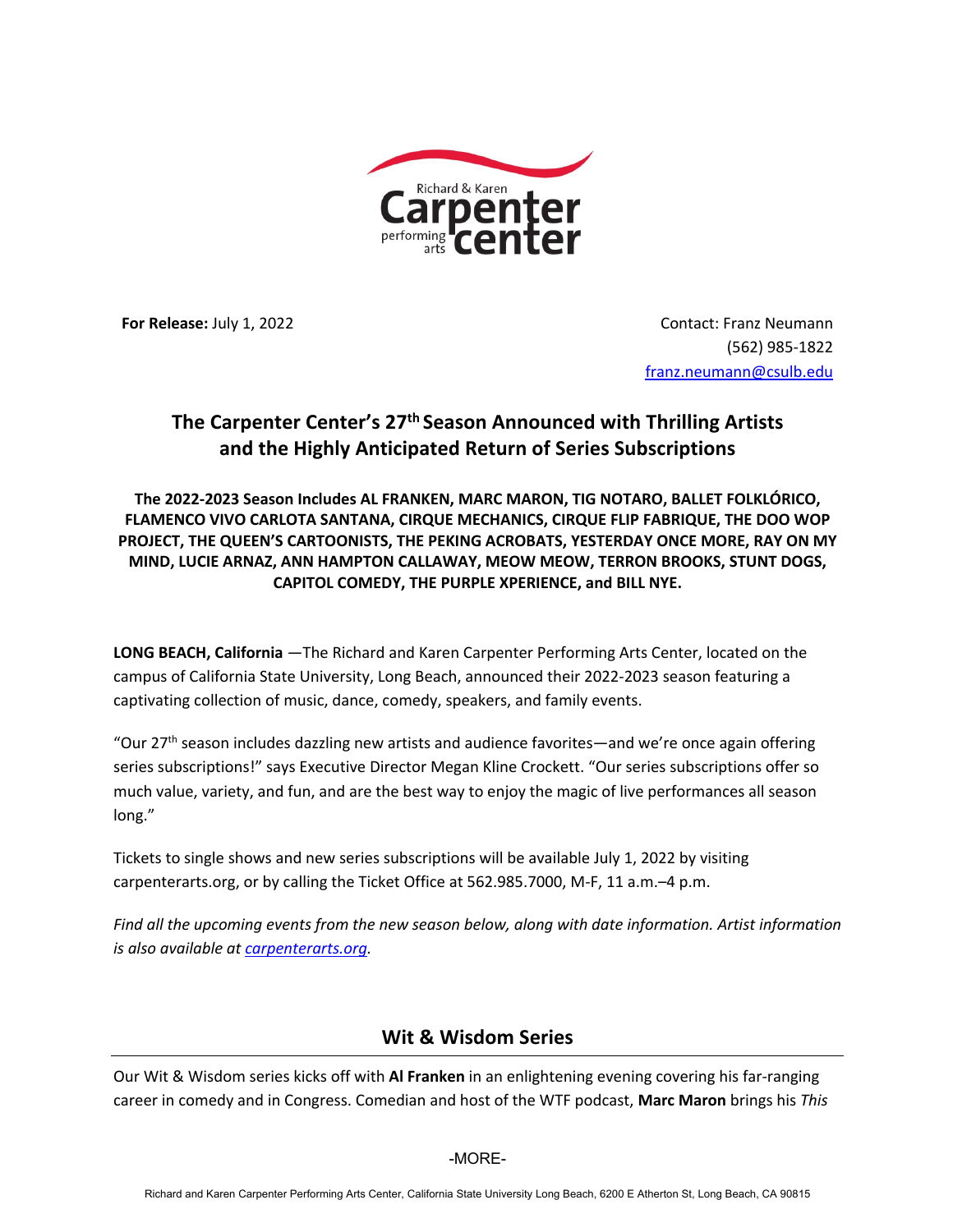*May Be The Last Time* tour to our stage for a night of raw, honest, and thought-provoking comedy. Named one of the "50 best stand-up comics of all time" by *Rolling Stone,* Comedian and actor **Tig Notaro** hilariously explores life's realities and absurdities with her deadpan delivery.

- **An Evening with Al Franken** Sat, Sep 24, 2022 at 8pm
- **Marc Maron** *This May Be The Last Time* Sat, Nov 12, 2022 at 8pm
- **Tig Notaro** Sat, Mar 11, 2023 at 8pm

## **Cabaret Series**

Our Cabaret series allows patrons to experience the Center's most intimate performance space, where every seat is on the stage and less than 40 feet from the artist. Broadway's **Lucie Arnaz** explores her life on stage through iconic songs and a look at the backstage magic behind them. Platinum-selling singer/songwriter **Ann Hampton Callaway** returns to transport us back to the 1970s in a feel-good trip through the decade of memory. Then, international siren and comedienne-extraordinaire **Meow Meow** prowls onto Cabaret stage in a hilarious night of wickedly divine comedy and exquisite music. Our Cabaret series concludes with **Terron Brooks,** as the star of Broadway and TV reinterprets classic and contemporary Broadway songs including hits from *Sweeney Todd, West Side Story, The Phantom of the Opera* and more.

- **Lucie Arnaz** *I Got the Job! Songs From My Musical Past Ron Abel, Musical Director* Wed/Thu Sep 21-22, 2022 at 7pm
- **Ann Hampton Callaway Sings the '70s** Wed/Thu Nov 2-3, 2022 at 7pm
- **Meow Meow** Wed/Thu Mar 22-23, 2023 at 7pm
- **Terron Brooks The Soul of Broadway, Unplugged** Wed/Thu May 10-11, 2023 at 7pm

2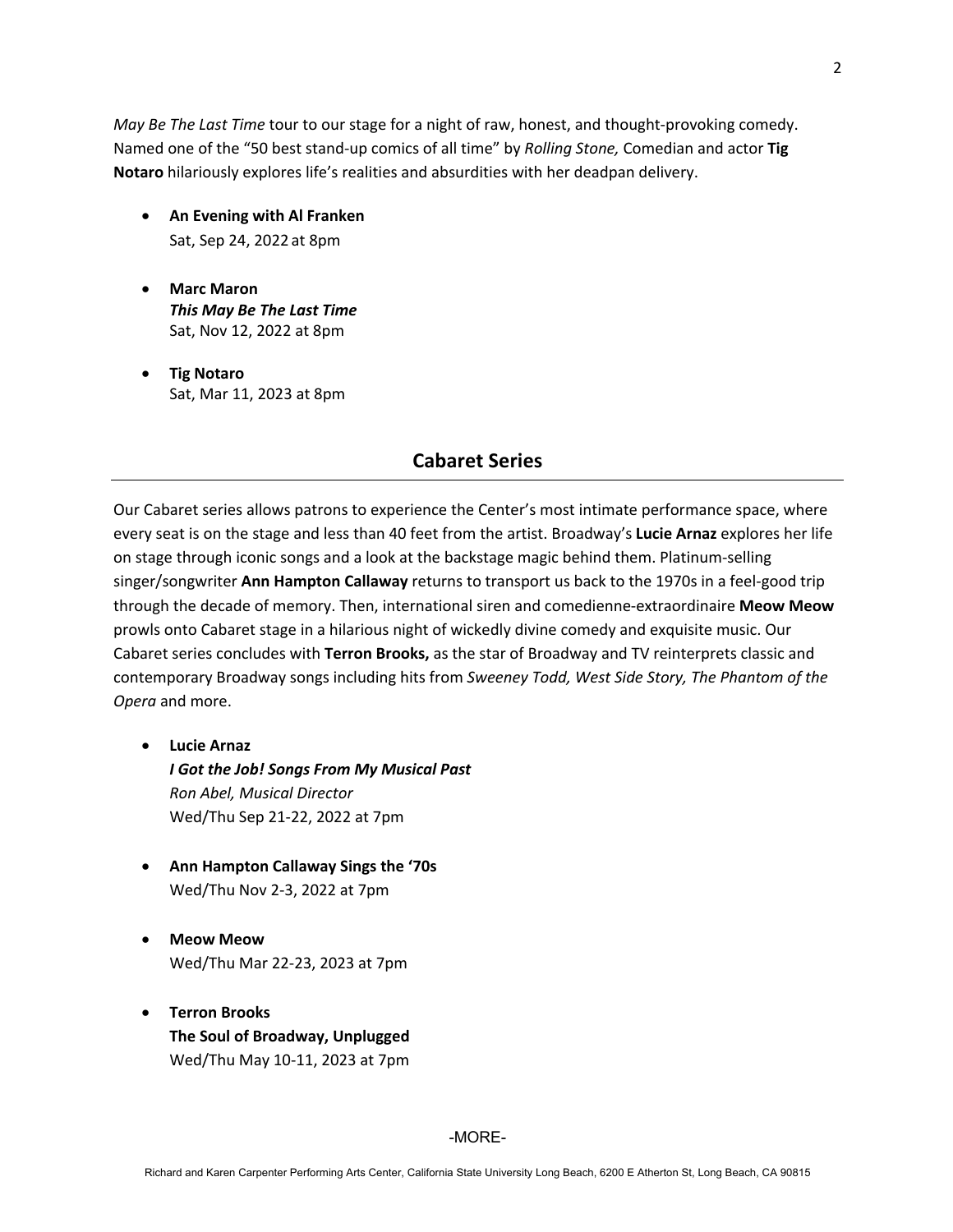Our 2022-2023 Dance series continues the Carpenter Center's reputation as a leading presenter of dance in Southern California, beginning with *Ofrenda: A Día de los Muertos Celebration.* Featuring the nation's premier Mexican folk dance company **Ballet Folklórico de Los Ángeles** along with **Mariachi Garibaldi de Jaime Cuéllar**, led by three-time Grammy award-winner Jimmy Cuéllar, the two ensembles create an unforgettable night of music and dance. **Flamenco Vivo Carlota Santana** brings a stunning new work to the Carpenter Center's dance stage with *De la Frontera*. Choreographed by Jose Maldonado and Karen Lugo, two of flamenco's hottest artists, this passionate performance displays the power of flamenco to transcend barriers.

- **Ballet Folklórico de Los Ángeles Mariachi Garibaldi de Jaime Cuéllar** *Ofrenda: A Día de los Muertos Celebration* Sat Nov 5, 2022 at 8pm
- **Flamenco Vivo Carlota Santana** *De la Frontera* Sat Mar 18, 2023 at 8pm

## **Sunday Afternoon Concert Series**

Our popular Sunday Afternoon Concert Series brings back the stars of Broadway's smash hits *Jersey Boys*  and *Motown: The Musical* as **The Doo Wop Project** celebrate the music of Doo Wop in an afternoon filled with some of the greatest music in American pop history. **The Queen's Cartoonists** pay playful homage to America's great art forms of jazz and cartoons in a special holiday treat showcasing the Golden Age of animation and the music of Danny Elfman, John Williams, Alf Clausen and more. Next, the soaring harmonies and lush melodies of '60s and '70s fill our theatre as **Yesterday Once More** perform hits by ABBA, the Carpenters, the 5<sup>th</sup> Dimension and The Mamas & The Papas. The final Sunday Afternoon Concert brings pianist/vocalist Kenny Brawner, an 11-piece orchestra, and three glamorous backing vocalists to our stage to celebrate the extraordinary music and life story of the great Ray Charles in **Ray On My Mind: The Ray Charles Story.**

- **The Doo Wop Project** Sun, Oct 2, 2022 at 2pm
- **The Queen's Cartoonists: A Cartoon, Comedy, Holiday Hurrah!** Sun, Nov 20, 2022 at 2pm
- **Yesterday Once More Celebrating the Music of ABBA, the Carpenters, the 5th Dimension, and The Mamas & The Papas**  Sun, Mar 12, 2023 at 2 pm

-MORE-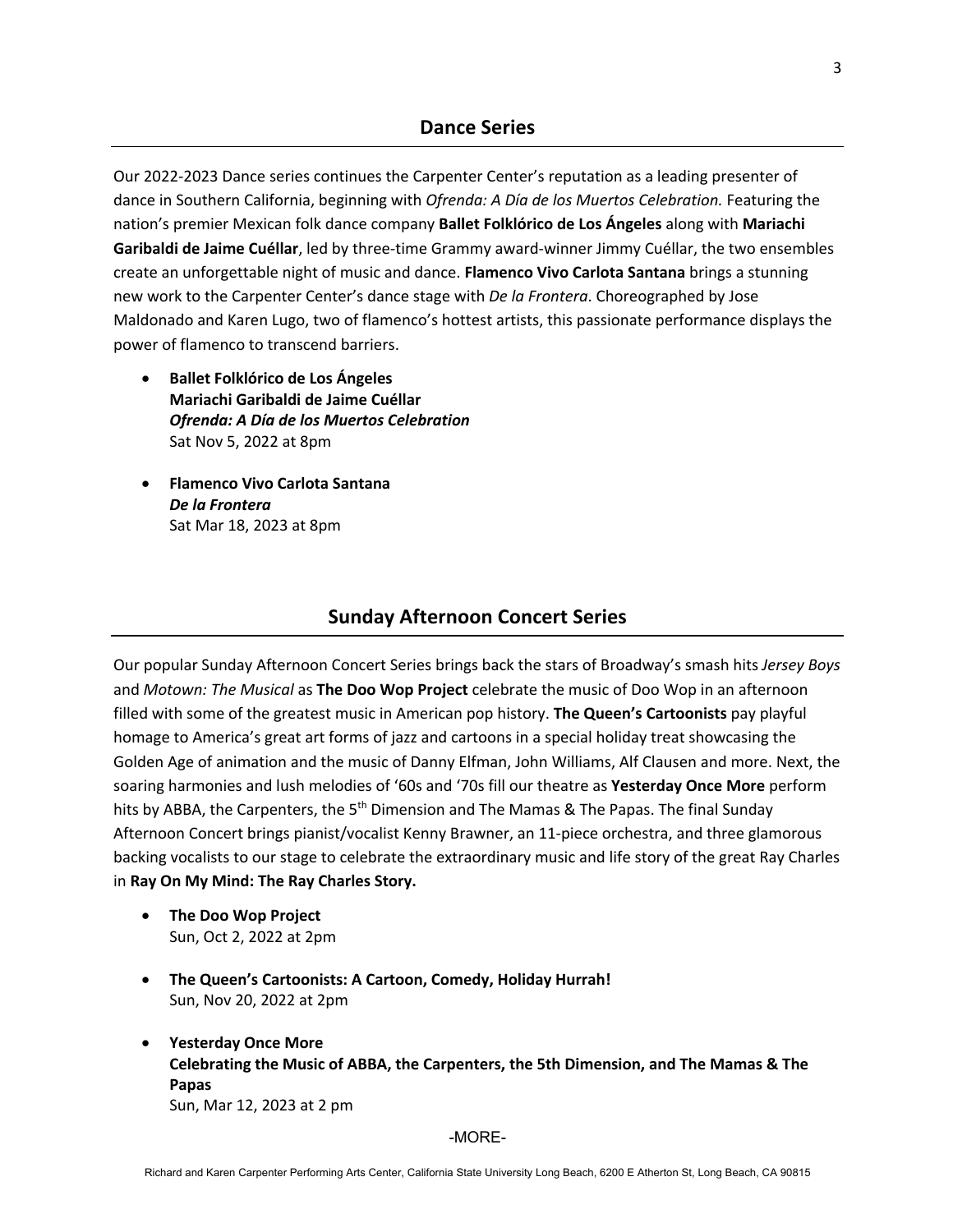• **Ray On My Mind: The Ray Charles Story** Sun, Apr 2, 2023 at 2pm

#### **WOW! Series**

Spectacle, artistry, and adrenaline make WOW! series shows unforgettable. This season, our favorites are back to enthrall. First, it's the ingenious contraptions, exhilarating acrobatics, and emotive storytelling of **Cirque Mechanics** in *Zephyr—A Whirlwind of Circus*. Featuring modern circus feats performed on a rotating 20-foot windmill, this new theatrical show explores human ingenuity in harnessing the wind. **The Peking Acrobats** follow with a mesmerizing performance featuring all the excitement and festive pageantry of a Chinese carnival! Rooted in more than 2,000 years of history and tradition, The Peking Acrobats are experts at treacherous wire-walking, trick-cycling, precision tumbling, somersaulting and gymnastics. Finally, the dazzling, gravity-defying **Cirque FLIP Fabrique** return with *Muse*, their all-new, high-energy production tackling the gender archetypes—circus-style—all set to an original score by beatmaker Millimetrik and featuring live onstage vocals by Flavia Nascimento.

- **Cirque Mechanics** *Zephyr – A Whirlwind of Circus* Sat, Oct 1, 2022 at 8pm
- **The Peking Acrobats** Sat, Jan 14, 2023 at 8pm
- **Cirque FLIP Fabrique**  *Muse* Sat, Feb 4, 2023 at 8pm

#### **Single Events**

The Carpenter Center has something for everyone, including an eclectic array of performances that are not part of a subscription series. Dog lovers are in for a thrill as **Chris Perondi's Stunt Dog Experience** returns with more high-energy excitement from these canine daredevils. Hilarious songs and satire go hand-in-hand as **Capitol Comedy** bring fresh political parodies skewing both sides of the aisle. Then, party like it's 1999 with **The Purple Xperience**, the world's most authentic production of Prince and The Revolution. From "Little Red Corvette" to "Purple Rain," it's a celebration of Prince's magic and musical genius. Finally, **Bill Nye, The Science Guy** brings his irresistible humor, intellectual curiosity, and devotion to an inspiring evening as he addresses how science can help solve some of the world's most

-MORE-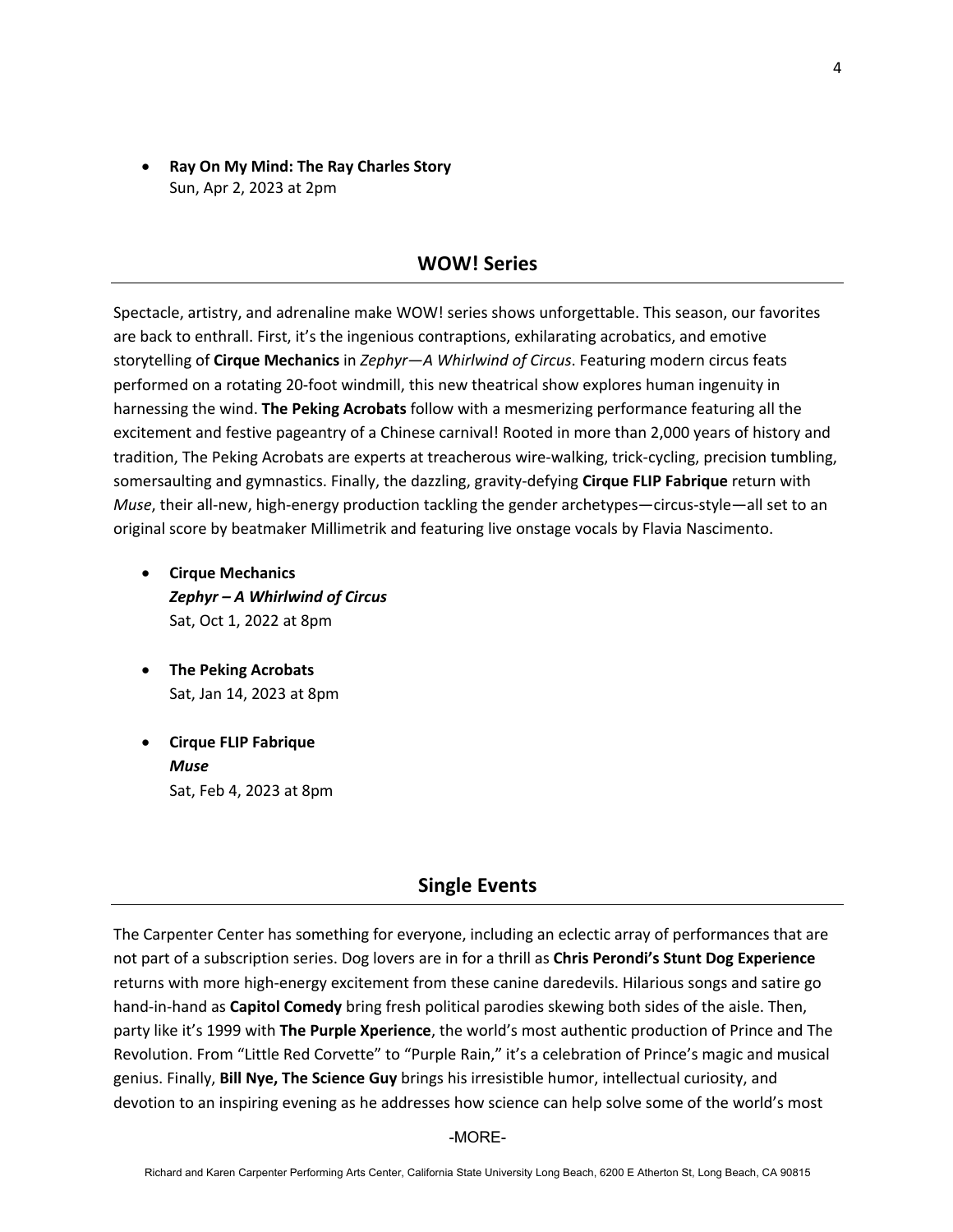complex challenges. Before the event, join us for the **President's Party with Bill Nye**, including VIP parking, cocktails, an exclusive dinner, and a meet and greet with Bill Nye. Details and ticketing information for the President's Party will be announced at a later date.

- **Chris Perondi's Stunt Dog Experience** Sun, Nov 13, 2022 at 2pm & 6pm
- **Capitol Comedy** Sat, Jan 21, 2023 at 8pm
- **The Purple Xperience** Fri, Mar 3, 2023 at 8pm
- **An Evening with Bill Nye**  *The Science Guy*  Sat, Apr 1, 2023 at 8pm
- **President's Party with Bill Nye**  Sat, Apr 1, 2023 - Time TBA

## **Arts for Life**

Thanks to the continued generosity of sponsors and donors, the Carpenter Center is able to offer free events to our campus and arts community through our Arts for Life program. This season includes Pulitzer-finalist **Anne Leilehua Lanzilotti** and the **Argus Quartet** as they perform a new string quartet cocommissioned by the Carpenter Center that takes as its subject the Hawaiian concept of *ahupua'a—*land division centered around community needs. Also this season, the **Symphonic Jazz Orchestra** returns to celebrate their 20<sup>th</sup> Anniversary as the 68-member orchestra explores the intersection of jazz and classical music.

- **Argus Quartet** and **Anne Leilehua Lanzilotti** *ahupua'a* Sat, Mar 25, 2023 - Time TBA
- **Symphonic Jazz Orchestra 20th Anniversary Celebration**  Sun, Sep 18, 2022 at 3pm Spring 2023 - Time TBA